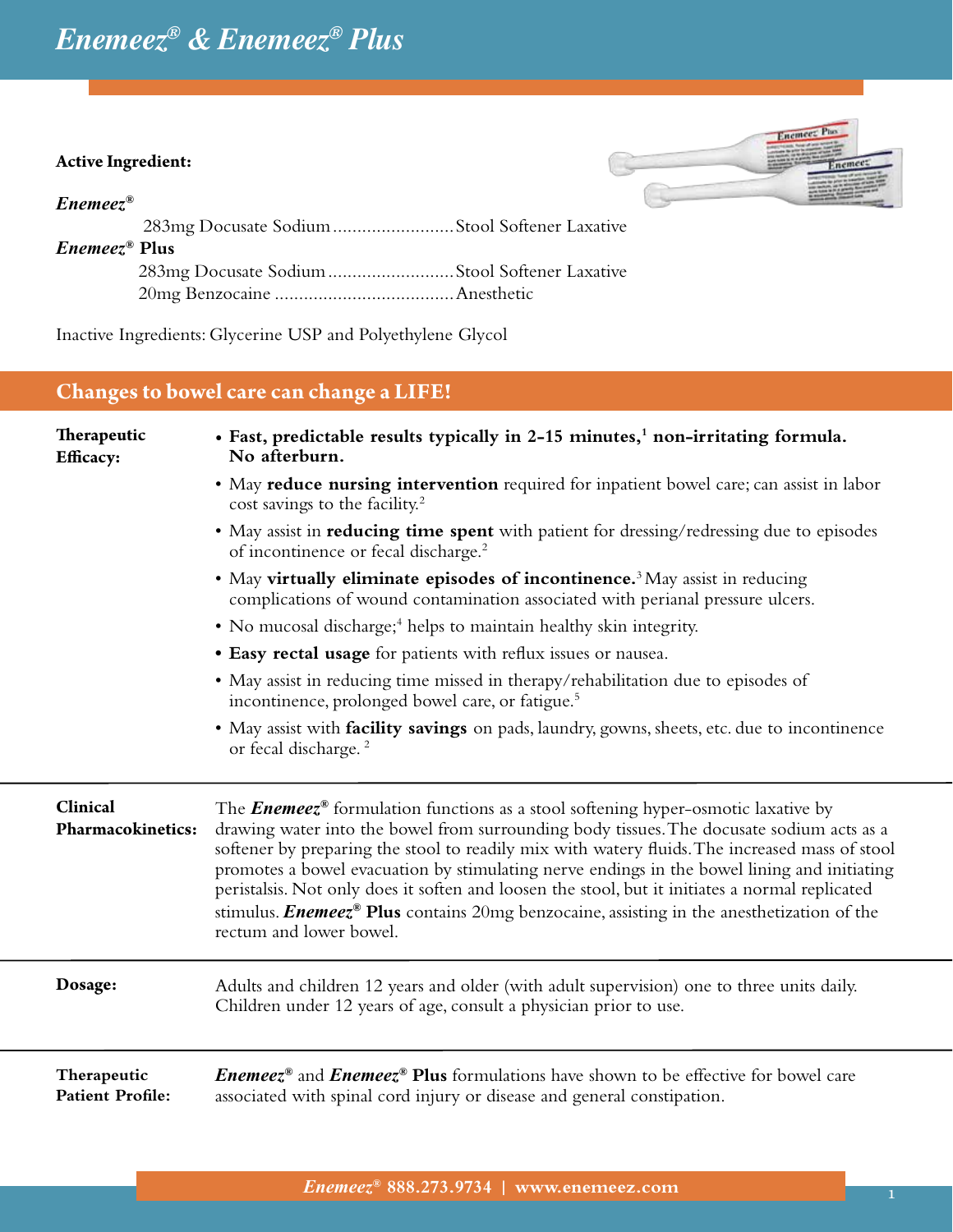| Constipation<br>in MULTIPLE<br><b>SCLEROSIS Patients:</b>    | 68% of those with MS experience bowel dysfunction:<br>• Approximately 1/3 of MS patients suffer from constipation.<br>• Approximately 1/4 experience incontinence at least once per<br>week.<br>• Constipation puts extra pressure on the urinary system, and can<br>cause bladder problems such as incontinence and UTI's.                                                                                                                                                                                       | Bulletin: Bowel Management in Multiple<br>Sclerosis,, written by Nancy J. Holland, RN,<br>EdD, and Robin Frames. Illustrations by<br>Russel Ball. Reviewed by the Client Education<br>Committee of the National MS Society's<br>Clinical Advisory Board.                                                                                      |  |  |  |
|--------------------------------------------------------------|-------------------------------------------------------------------------------------------------------------------------------------------------------------------------------------------------------------------------------------------------------------------------------------------------------------------------------------------------------------------------------------------------------------------------------------------------------------------------------------------------------------------|-----------------------------------------------------------------------------------------------------------------------------------------------------------------------------------------------------------------------------------------------------------------------------------------------------------------------------------------------|--|--|--|
| Incontinence in<br><b>LONG-TERM</b><br><b>CARE Patients:</b> | • At least 75% of elderly hospitalized patients and nursing home<br>residents use laxatives for bowel regulation.<br>• In the nursing home setting, the prevalence of fecal<br>incontinence approaches 50% and can be a primary cause<br>for admission.<br>• Studies show that patients placed on a regimented bowel care<br>program, receiving both oral and rectal therapies to achieve<br>complete rectal emptying, had 35% fewer episodes of fecal<br>incontinence and 42% fewer incidents of soiled laundry. | JPrimrose WR, Capewell AE, Simpson GK,<br>Smith RG. Prescribing patterns observed<br>in registered nursing homes and long-stay<br>geriatric wards. Age Ageing 1987;16:25-8.<br>Nelson RL, Furner S. Jesudason V Fecal<br>Incontinence in Wisconsin nursing homes.<br>Dis Colon Rectum. 1998;41:1226-1229.<br>Age and Ageing 2000; 29: 159-164 |  |  |  |
| Patients with a<br><b>NEUROGENIC</b><br><b>BOWEL:</b>        | • All persons with complete SCI have neurogenic bowel.<br>Most persons with incomplete SCI have some manifestation of<br>bowel dysfunction.<br>• 54% of SCI patients report bowel and bladder dysfunction as a<br>major life-limiting problem.<br>• 95% of SCI patients require at least one therapeutic procedure<br>daily to every other day to initiate defecation.                                                                                                                                            |                                                                                                                                                                                                                                                                                                                                               |  |  |  |
| <b>Secondary Complications of Constipation:</b>              |                                                                                                                                                                                                                                                                                                                                                                                                                                                                                                                   |                                                                                                                                                                                                                                                                                                                                               |  |  |  |
| Incontinence and<br><b>Pressure Ulcers:</b>                  | • Incontinent patients have a 22-30% higher risk of developing<br>pressure ulcers.<br>• Odds of having a pressure ulcer were 22 times greater for adult<br>patients with fecal incontinence.<br>• Both fecal and urinary incontinence increase moisture, but<br>fecal incontinence is hypothesized to act as a more potent risk<br>factor for skin breakdown than urinary incontinence.<br>• Fecal incontinence represents a major risk to perianal skin                                                          | Foxley & Baadijies, 2009<br>Maklebust&Magnan, 1994<br>Shannon ML, Skorga P Pressure ulcer<br>prevalence in two general hospitals.<br>Decubitus. 1989;2:38-43<br>Wounds UK, 2010, Vol 6, No 1; 86-91,<br>Karen Ousey, Warren Gillibrand                                                                                                        |  |  |  |

| <b>Bisacodyl</b><br><b>Clinical Facts:</b> | • Bisacodyl provides a reproducible model of acute injury to<br>human Facts: rectal mucosa within 30 minutes of exposure.<br>Neutrophils persisted in the mucosa for 24-30 hours. These<br>changes might be misinterpreted as a mild, acute colitis. | Gastrointestinal Endoscopy, Volume 36, No<br>2, 1990.                     |  |
|--------------------------------------------|------------------------------------------------------------------------------------------------------------------------------------------------------------------------------------------------------------------------------------------------------|---------------------------------------------------------------------------|--|
|                                            | • 2/3 of all bisacodyl suppository users regularly experience<br>mucosal discharge, bleeding, or an episode of incontinence.                                                                                                                         | Alliance Laboratories In-house research.<br>Customer Survey Nov. 6, 2009. |  |

integrity and healing of perineal wounds (Norton, 2009). Fecal incontinence can lead to wound contamination as well as creating a challenge for practical management, giving rise to

major healthcare costs (Echols et al, 2007).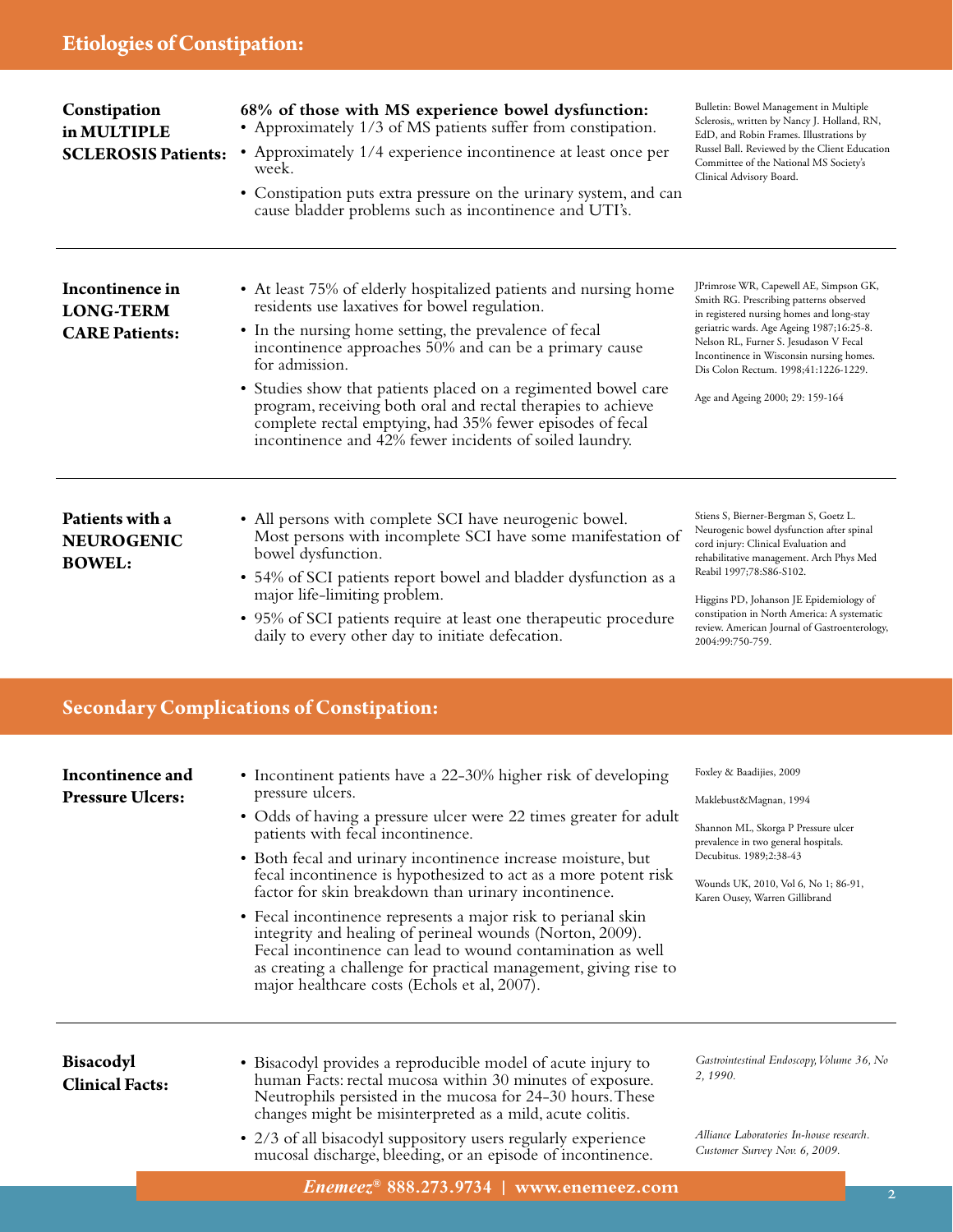**Nursing Care Time and Cost Savings:**

- Staffing was identified as the major cost factor in constipation care.
	- Administration (staffing) costs accounted for 70% of total drug costs.
	- The total annual labor and supply cost in 2002 per long term care resident with constipation was \$2,253. \*Today's cost would be substantially more.
	- 46% of long-term care residents experience fecal incontinence on a regular basis.
	- The mean time spent each day dealing with incontinence was 52.5 minutes per patient.
	- The total annual cost of incontinence per patient was \$16,976<sup>\*</sup>.
	- Elderly patients need for frequent toileting and/or the urgency to void increases the risk of falls by as much as 26% and bone fracture by as much as 34%.

**Pressure Ulcer Correlation and Costs:**

**Annual Cost of Incontinence &** 

**Constipation in Long-Term Care Facilities:**

- Eliminating or minimizing incontinence prevents risk to perianal skin integrity and wound contamination reducing rise in major healthcare costs.
- No mucosal discharge, assisting in maintaining healthy skin integrity
- Medicare and insurance company reimbursement policies impact the bottom line.
- Skin conditions were the second most frequent cause of hospitalization; mean hospitalization charges in 2009 dollars were highest for skin conditions (\$75,872).

**Cost Factor Annual Cost \$** % of Total

Nursing Time (at \$31.08/h) \$ 4,317,414 91.8% Laundry \$ 350,000 7.5% Disposable pads  $$35,000$  0.7% **Total \$ 4,702,414 100%**

JAmMe Dir Assoc 2002; 3:224-228

JAmMed Dir Assoc 2002; 3: 215-223

\*Figures were extrapolated from CAN MED ASSOC J 1992; 147 (3).Nursing wage of \$31.08 for a Staff Nurse taken from 2012 Salary Survey Results from ADVANCE for Nurses.

Saffel D. Medication in the treatment of urinary incontinence. ECPN. 2006;109:27-31.

Wounds UK, 2010, Vol 6, No 1; 86- 91, Karen Ousey, Warren Gillibrand

Mode of Action. Alliance Laboratories In-house research. Customer survey Feb. 21, 2014.

Pressure Ulcer Practices Bessie Burton Sullivan Skilled Nursing Facility, Pat Borman, MD, Swedish Family Medicine, Geriatrics Fellow

DeVivo & Farris, TSCIR 2011, Vol 16:53-61

| *Figures were extrapolated from |
|---------------------------------|
| CAN MED ASSOC J 1992; 147       |
| (3); Based on 277 incontinent   |
| patients                        |

\*Nursing wage of \$31.08 for a Staff Nurse taken from 2012 Salary Survey Results from ADVANCE for Nurses.

*Enemeez®* **has been Proven to Save Facilities Cost in the Following Areas:**

- Reduced nursing intervention required for inpatient bowel care, resulting in labor cost savings to the facility.
- Reduced time spent sitting on a commode may reduce the risk of pelvic pressure ulcer development. Prolonged bowel care time or fatigue after bowel care interferes with a patient's participation in therapy activities and can increase his or her length of stay.
- Fast, predictable results typically in 2-15 minutes!

**Average Cost per Patient\* \$ 16,976**

• Decrease risk of falls with patients due to frequent toileting and urgency voiding.

Rehabilitation Nursing (Dunn KL & Galka ML (1994) Comparison of the Effectiveness of Therevac SB and Bisacodyl Suppositories in SCI Patients Bowel Programs, Rehabil Nurs. 19 (6):334-8.

Federal Register / Vol. 50, No. 10 / Tuesday, January 15, 1985 / Proposed Rules; pgs 2124-2158.

Saffel D. Medication in the treatment of urinary incontinence. ECPN. 2006;109:27-31